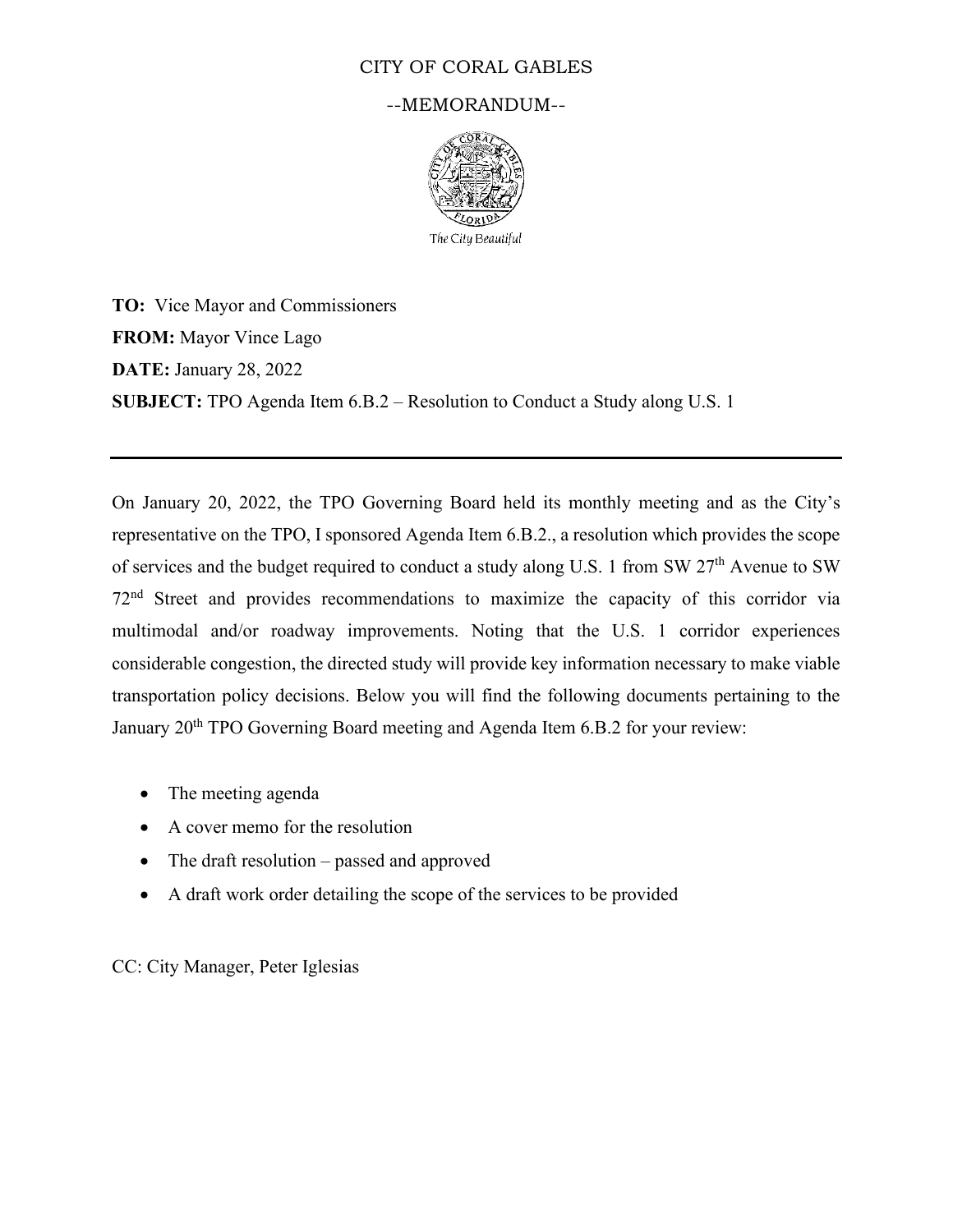

l.

I

## *Governing Board*

**Chairman** Oliver G. Gilbert III

**Vice Chairman** Juan Carlos Bermudez

#### **Voting Members**

Philippe Bien-Aime Danielle Cohen Higgins Oscar De La Rosa Jose "Pepe" Diaz Rene Garcia Perla T. Hantman Keon Hardemon Rodney Harris Sally A. Heyman Eileen Higgins Vince Lago Steven D. Losner Roberto Martell Joe A. Martinez Kionne L. McGhee Jean Monestime Raquel A. Regalado Rebeca Sosa Javier D. Souto Francis Suarez

# **Executive Director**

Aileen Bouclé, AICP

## **Contact Information**

Clerk of the TPO Board Miami-Dade TPO 150 West Flagler Street Suite 1900 Miami, Florida 33130 305.375.4507 305.375.4950 (fax) [Boardclerk@miamidade.gov](mailto:Boardclerk@miamidade.gov)

## SMART Plan

Mobility Today & Tomorrow www.miamidadetpo.org

# TPO GOVERNING BOARD

150 WEST FLAGLER STREET SUITE 1924 MIAMI, FLORIDA 33130 GOVERNING BOARD CHAMBERS

## **AGENDA**

- **1. ROLL CALL**
- **2. PLEDGE OF ALLEGIANCE**
- **3. REASONABLE OPPORTUNITY FOR THE PUBLIC TO BE HEARD**
- **4. APPROVAL OF AGENDA**
- **5. APPROVAL OF 2022 TPO GOVERNING BOARD MEETING DATES**
- **6. ACTION ITEMS**

## **A. PUBLIC HEARING ITEM(S)**

**1. FISCAL YEAR 2022 TRANSPORTATION IMPROVEMENT PROGRAM AMENDMENT: ADDITION OF A MILLING AND RESURFACING PROJECT ON NW 82ND AVENUE** *RESOLUTION APPROVING AN AMENDMENT TO THE FISCAL YEAR 2022 TRANSPORTATION IMPROVEMENT PROGRAM TO INCLUDE A MILLING AND RESURFACING PROJECT ON NW 82ND AVENUE FROM NW 192ND STREET TO NW 186TH STREET* **(ROLL CALL REQUIRED)**

## **B. NON-PUBLIC HEARING ITEM(S)**

**1. REQUEST BY TPO CHAIRMAN OLIVER G. GILBERT III** *RESOLUTION URGING MIAMI-DADE COUNTY TO COORDINATE WITH THE FLORIDA DEPARTMENT OF TRANSPORTATION TO ADVANCE THE IMPLEMENTATION OF CRITICAL SAFETY IMPROVEMENTS ALONG CARD SOUND ROAD/ CR 905A FROM U.S. 1 IN FLORIDA CITY TO THE MONROE COUNTY LINE* 

## **2. REQUEST BY TPO BOARD MEMBER VINCE LAGO**

*RESOLUTION APPROVING THE SCOPE OF SERVICES AND BUDGET TO CONDUCT A STUDY ALONG U.S. 1 FROM SW 27TH AVENUE TO SW 72ND STREET AND PROVIDE RECOMMENDATIONS TO MAXIMIZE THE CAPACITY OF THIS CORRIDOR VIA MULTIMODAL AND/OR ROADWAY IMPROVEMENTS* 

*It is the policy of the Miami-Dade TPO to comply with all the requirements of the Americans with Disabilities Act (ADA). The facility is accessible. For sign language interpreters, assistive listening devices, or materials in accessible format, please call 305-375-4507 at least five business days in advance of the meeting.*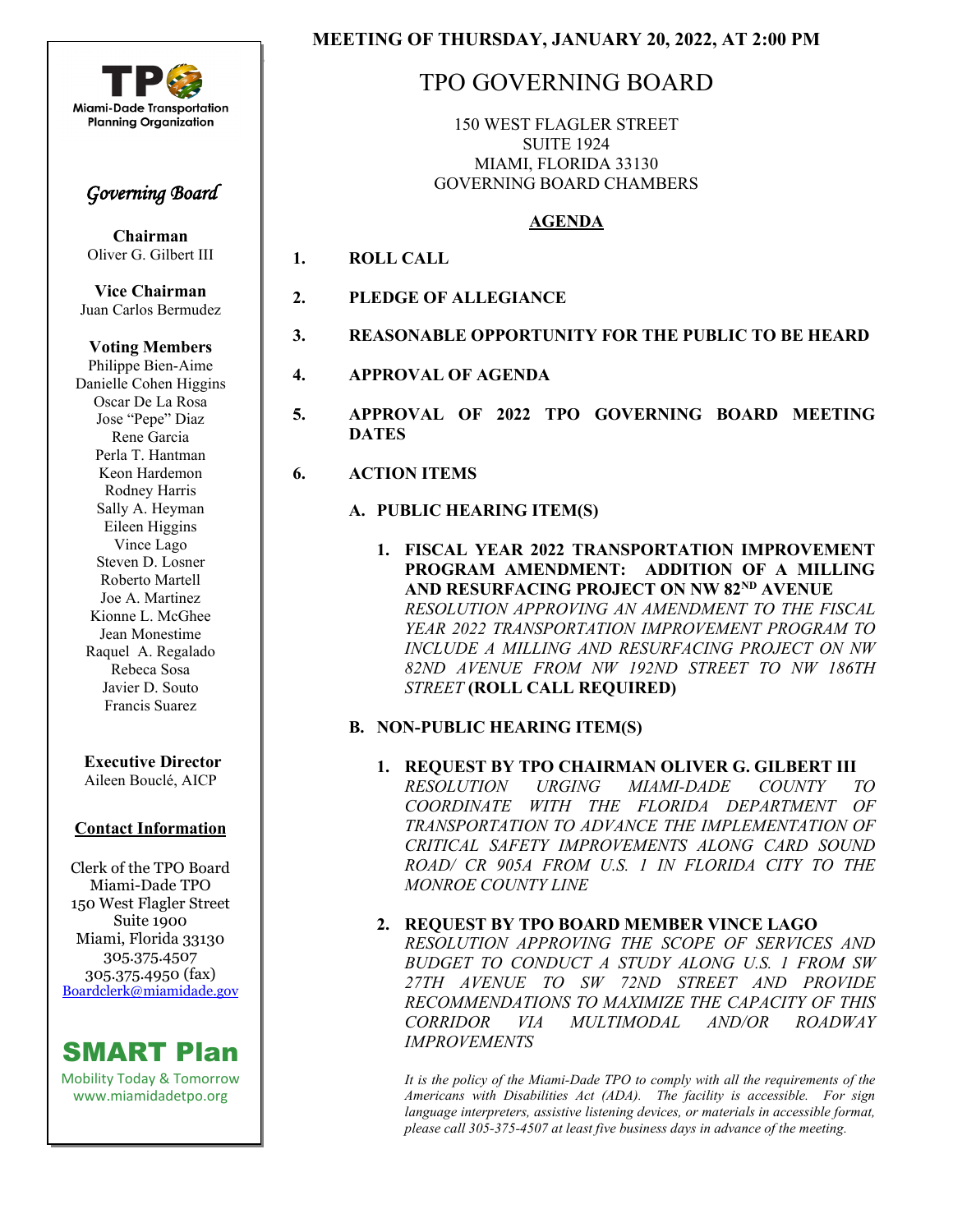#### **3. CORONAVIRUS RESPONSE AND RELIEF SUPPLEMENTAL APPROPRIATIONS ACT**

*RESOLUTION MODIFYING TPO RESOLUTION #46-2021 TO IDENTIFY THE FEDERAL FUNDING SOURCE AS CORONAVIRUS RESPONSE AND RELIEF SUPPLEMENTAL APPROPRIATIONS ACT (CRRSAA) FUNDS IN-LIEU-OF CORONAVIRUS AID, RELIEF, AND ECONOMIC SECURITY (CARES) ACT, WHICH THE FLORIDA DEPARTMENT OF TRANSPORTATION HAS PROGRAMMED FOR THE IMPLEMENTATION OF THE STRATEGIC MIAMI AREA RAPID TRANSIT (SMART) PLAN*

#### **4. 2022 SAFETY PERFORMANCE MEASURE TARGETS** *RESOLUTION ESTABLISHING THE FLORIDA DEPARTMENT OF TRANSPORTATION'S "VISION ZERO" SAFETY PERFORMANCE MEASURE TARGETS FOR TRAFFIC FATALITIES AND INJURIES FOR CALENDAR YEAR 2022*

#### **C. COMMITTEE APPOINTMENTS**

**1.** Vacancy Report

#### **D. APPROVAL OF MINUTES**

**1.** Meeting of November 30, 2021

#### **7. REPORTS**

- **A.** BOARD MEMBERS
- **B.** EXECUTIVE DIRECTOR
	- **1.** TPO Major Accomplishments Report
	- **2.** 2022 Safe Streets Summit
- **C.** MIAMI-DADE COUNTY
- **D.** COUNTY ATTORNEY
- **E.** FLORIDA DEPARTMENT OF TRANSPORTATION (DISTRICT VI)

## **8. COMMITTEES AND SPECIAL REPORTS**

- **A.** CITIZENS' COMMITTEES
	- 1. FREIGHT TRANSPORTATION ADVISORY COMMITTEE (FTAC)
	- 2. TRANSPORTATION AESTHETIC ADVISORY COMMITTEE (TARC)
	- 3. BICYCLE PEDESTRIAN ADVISORY COMMITTEE (BPAC)
	- 4. CITIZENS' TRANSPORTATION ADVISORY COMMITTEE (CTAC)
- **B.** SPECIAL REPORTS
- **9. CORRESPONDENCE**
- **10. ADJOURNMENT**

*.*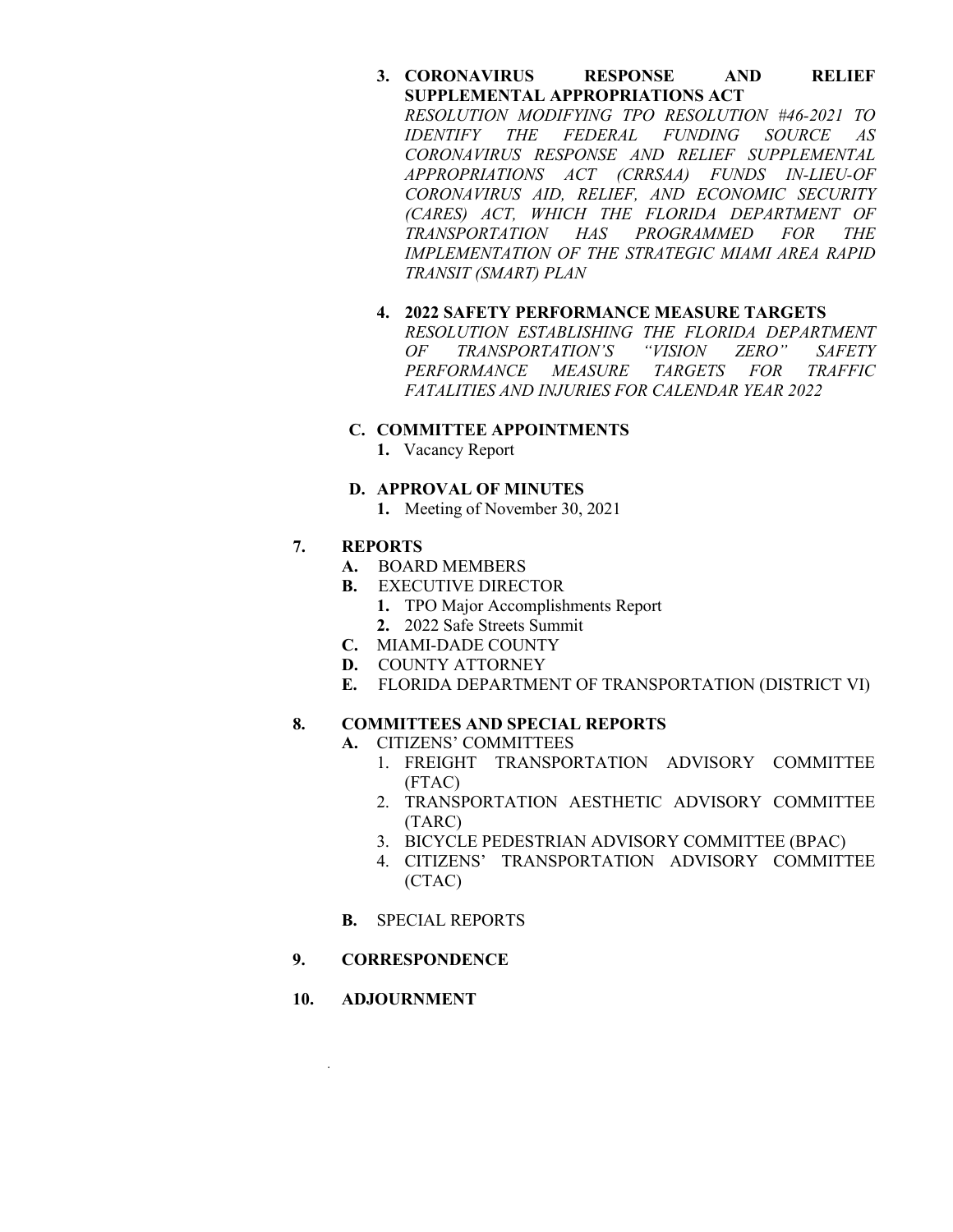

| Date:    | January 13, 2022                                                            |                          |
|----------|-----------------------------------------------------------------------------|--------------------------|
| To:      | Honorable Chairman Oliver G. Gilbert III and Members<br>TPO Governing Board | <b>Agenda Item 6.B.2</b> |
| From:    | Aileen Bouclé, AICP Boucle                                                  |                          |
| Subject: | <b>Request by TPO Board Member Vince Lago</b>                               |                          |

*This item was placed on the agenda at the request of TPO Board Member Vince Lago.* 

## **BACKGROUND**

As directed by the TPO Governing Board on October 21, 2021, via Resolution #51-2021, this resolution approves the scope of services and budget to conduct a study along U.S. 1 from SW  $27<sup>th</sup>$  Avenue to SW 72<sup>nd</sup> Street and provide recommendations to maximize the capacity of this corridor via multimodal and/or roadway improvements.

The U.S. 1 corridor experiences considerable congestion. Recommendations to improve the overall capacity in this corridor should be periodically assessed. Such assessments should include both multimodal and/or vehicular improvements. This study will provide the necessary information to make appropriate transportation policy decisions.

Attached is the scope of services and budget.

## **FISCAL IMPACT/FUNDING SOURCE**

The estimated cost for the study is \$120,000.00, including 10% for contingency. The consultant shall complete this work in seven (7) months upon issuance of Notice to Proceed (NTP). The funding source is 100% Federal Highway Administration (FHWA) Surface Transportation Block Grant Urban funds (SU).

## **TRACK RECORD/ MONITOR**

This item is monitored by Aileen Bouclé, AICP, TPO Executive Director.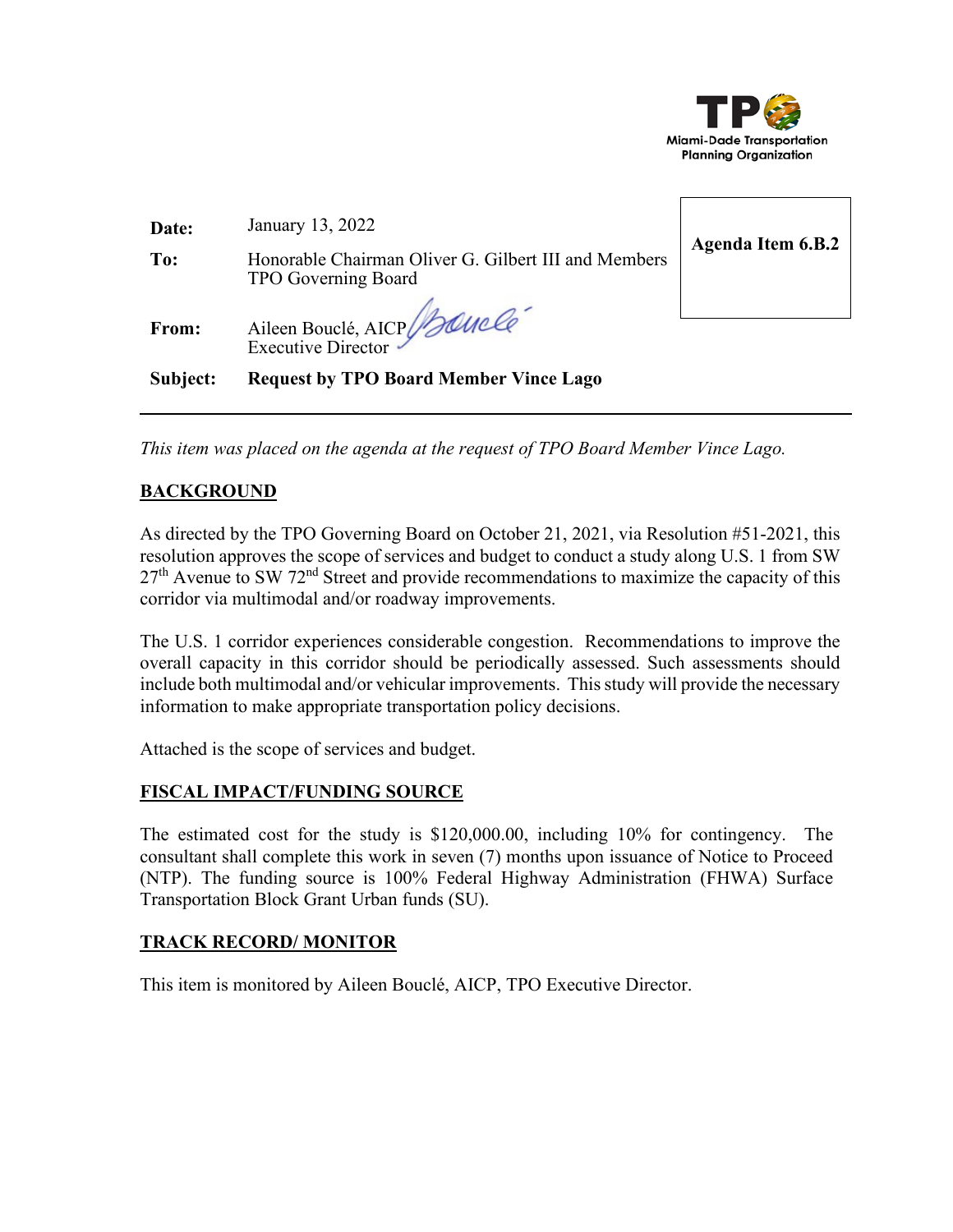#### **TPO RESOLUTION #**

## **RESOLUTION APPROVING THE SCOPE OF SERVICES AND BUDGET TO CONDUCT A STUDY ALONG U.S. 1 FROM SW 27<sup>TH</sup><br>AVENIJE TO SW 72<sup>ND</sup> STREET AND PROVIDE AVENUE TO SW 72ND STREET AND PROVIDE RECOMMENDATIONS TO MAXIMIZE THE CAPACITY OF THIS CORRIDOR VIA MULTIMODAL AND/OR ROADWAY IMPROVEMENTS**

**WHEREAS,** the Interlocal Agreement creating and establishing the Metropolitan Planning Organization (MPO) for the Miami Urbanized Area requires that the Miami-Dade Transportation Planning Organization (TPO), in its role as the MPO, provide a structure to evaluate the adequacy of the transportation planning and programming process; and

**WHEREAS**, U.S. 1 experiences considerable congestion; and

**WHEREAS**, recommendations to improve the overall capacity in this corridor should be periodically assessed; and

**WHEREAS**, such periodic assessments should include both multimodal and/or vehicular improvements; and

**WHEREAS**, this study will provide the necessary information to make appropriate transportation policy decisions; and

**WHEREAS,** on October 21, 2021, the TPO Governing Board approved Resolution #51-2021 directing the TPO Executive Director or designee to prepare a scope of services and budget to conduct a study along U.S. 1 from SW 27th Avenue to SW 72nd Street and provide recommendations to maximize the capacity of this corridor via multimodal and/or roadway improvements,

**NOW, THEREFORE, BE IT RESOLVED BY THE GOVERNING BOARD OF THE TRANSPORTATION PLANNING ORGANIZATION IN ITS ROLE AS THE MPO FOR THE MIAMI URBANIZED AREA**, that the attached scope of services and budget to conduct a study along U.S. 1 from SW  $27<sup>th</sup>$  Avenue to SW 72<sup>nd</sup> Street and provide recommendations to maximize the capacity of this corridor via multimodal and/or roadway improvements, is hereby approved.

The adoption of the foregoing resolution was Sponsored by Board Member Vince Lago and moved by . The motion was seconded by , and upon being put to a vote, the vote was as follows:

> **Chairman** Oliver G. Gilbert III **Vice Chairman** Juan Carlos Bermudez

 Board Member Philippe Bien-Aime Board Member Danielle Cohen Higgins Board Member Oscar De La Rosa Board Member Jose "Pepe" Diaz Board Member Rene Garcia Board Member Perla T. Hantman Board Member Keon Hardemon Board Member Rodney Harris Board Member Sally A. Heyman Board Member Eileen Higgins

Board Member Vince Lago Board Member Steven D. Losner Board Member Roberto Martell Board Member Joe A. Martinez Board Member Kionne L. McGhee Board Member Jean Monestime Board Member Raquel A. Regalado Board Member Rebeca Sosa Board Member Javier D. Souto Board Member Francis Suarez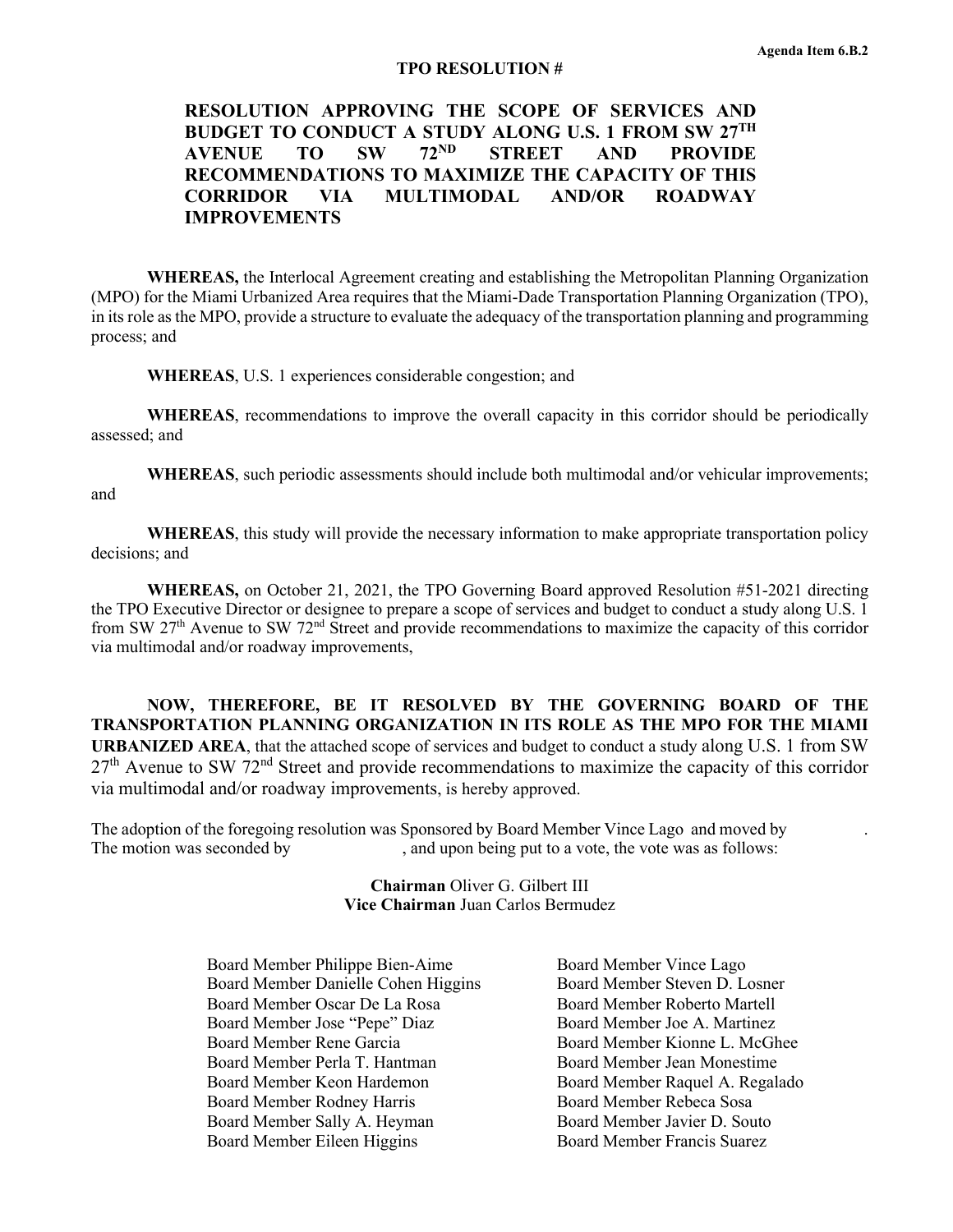## **TRANSPORTATION PLANNING ORGANIZATION**

**By \_\_\_\_\_\_\_\_\_\_\_\_\_\_\_\_\_\_\_\_\_\_\_\_\_** 

.

 **Zainab Salim, Clerk Miami-Dade TPO**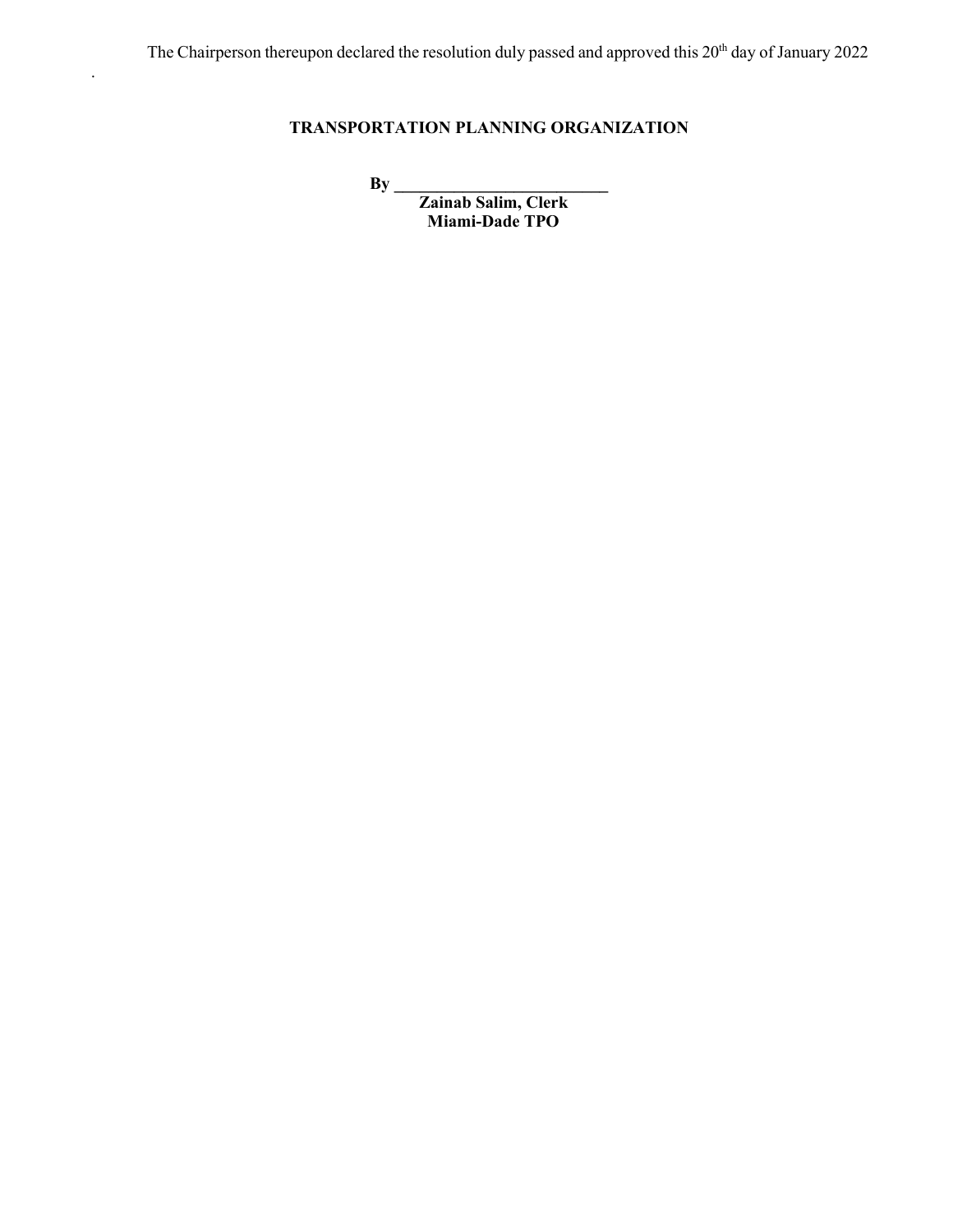

**GPC VII- Work Order #XX**

**US-1 Multimodal and/or Roadway Intersection Analysis**

**Between SW 27 Avenue to SW 72 Street Scope of Services 12/22/2021 Draft** 

#### **I. OBJECTIVE**

The objective of this Study is to conduct a traffic analysis to assess vehicular and pedestrian crossing access along and across US-1 from SW 27 Avenue to SW 72 Street and provide recommendations to maximize the capacity of this corridor via multimodal and/or roadway improvements.

## **II. BACKGROUND**

US-1 is an important north-south corridor in Miami-Dade County, linking residential communities to Miami's urban core. The study corridor includes the City of Miami, City of Coral Gables and the City of South Miami. Currently, US-1 experiences considerable traffic congestion, specifically between the areas of SW 27 Avenue and SW 72 Street in Miami-Dade County, in part, due to the increase of commercial, and residential development projects in the area.

During the October 21, 2021, TPO Board Meeting, Resolution #51-2021 was approved authorizing the TPO Executive Director or designee to develop a scope of services and budget to conduct a study along US-1 between SW 27 Avenue and SW 72 Street to maximize the capacity of this corridor via multimodal and/or roadway improvements.

This Study will build upon prior efforts such as: the 2019 FDOT "US 1 Corridor Study from SW 88th Street/N Kendall Drive to Interstate 95" and the 2019 "City of Coral Gables Comprehensive Multimodal Transportation Plan". The results of this Study will provide the necessary information to make appropriate transportation and policy decisions.

## **III. METHODOLOGY**

This Study will analyze the accessibility and mobility impacts of recently constructed and future approved commercial, and residential development projects in the area along the corridor. The Study will identify potential congestion locations, bicycle and pedestrian demand and constraints, and evaluate multimodal transportation improvement needs on future travel demand along and across US-1 from SW 27 Avenue to SW 72 Street. This analysis will provide planning level conceptual improvements and recommendations including a comprehensive study of emerging technologies and other possible means of transportation to improve vehicular and pedestrian accessibility and connectivity along the east-west corridors/arterials/roadways across US-1, and that may provide mobility alternatives to help alleviate severe traffic congestion.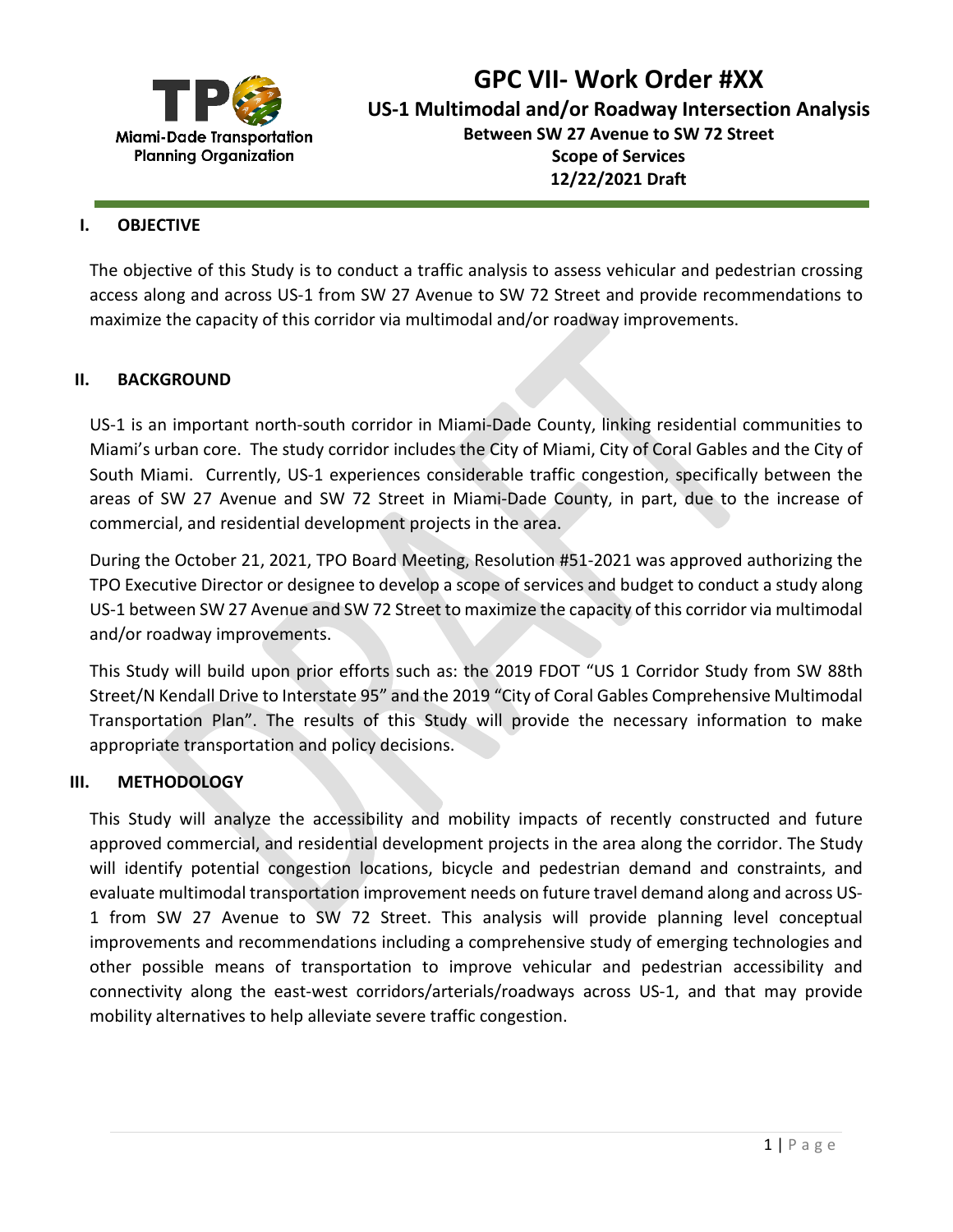## **Task 1 – Literature Research & Data Gathering**

- 1.1. The Consultant in coordination with the TPO Project Manager will identify and review the most relevant existing engineering and planning reports completed for US-1.
- 1.2. The Consultant shall obtain copies of relevant proposed/future plans which may affect the study corridor and any future projects included but not limited to the Long-Range Transportation Plan (LRTP), Transportation Improvement Program (TIP), local government comprehensive plans, bikeway and sidewalk master plans, local master development plans, transit Development Plan (TDP), local capital improvement plans (CIPs), and community development and management plans (CDMP), etc.
- 1.3. The Consultant will coordinate with the Cities of Miami, Coral Gables and South Miami to obtain any relevant current and future development plans which may affect the study corridor, including, the traffic impact studies for the approved developments in the corridor limits and the improvements recommended as part of those studies
- 1.4. The Consultant will perform nationwide research for possible transportation solutions which can help alleviate severe traffic congestion while providing vehicular and pedestrian accessibility across US-1, including but not limited to underpasses, overpasses, pedestrian bridges, and any other micro mobility options.
- 1.5. The Consultant will collect all necessary data to complete an existing condition for the US-1 from SW 27 Avenue to SW 72 Street, including but not limited to:
	- Available right-of-way, approach lane configurations, geometrics, existing traffic controls, pedestrian/bicycle facilities/features, accessibility to transit, and roadway characteristics for each of the intersection area.
	- Available traffic count data, transit ridership, bicycle/pedestrian facility utilization and related data from recent previous studies and/or readily available sources such as big data (Replica, RITIS, HERE, STRAVA, INRIX). This will include traffic data for vehicles, by bicyclist, and pedestrians. Any available data from 2020 will be adjusted to account for the effects of COVID-19 in the analysis of short term and long-term needs.
	- Available traffic analysis performed as part of the prior studies including intersection operational/capacity analysis results to be summarized for the selected intersection areas.
- 1.6. The Consultant in coordination with the TPO Project Manager and transportation partner agencies will determine any additional data needs for the completion of this study, such as ridership.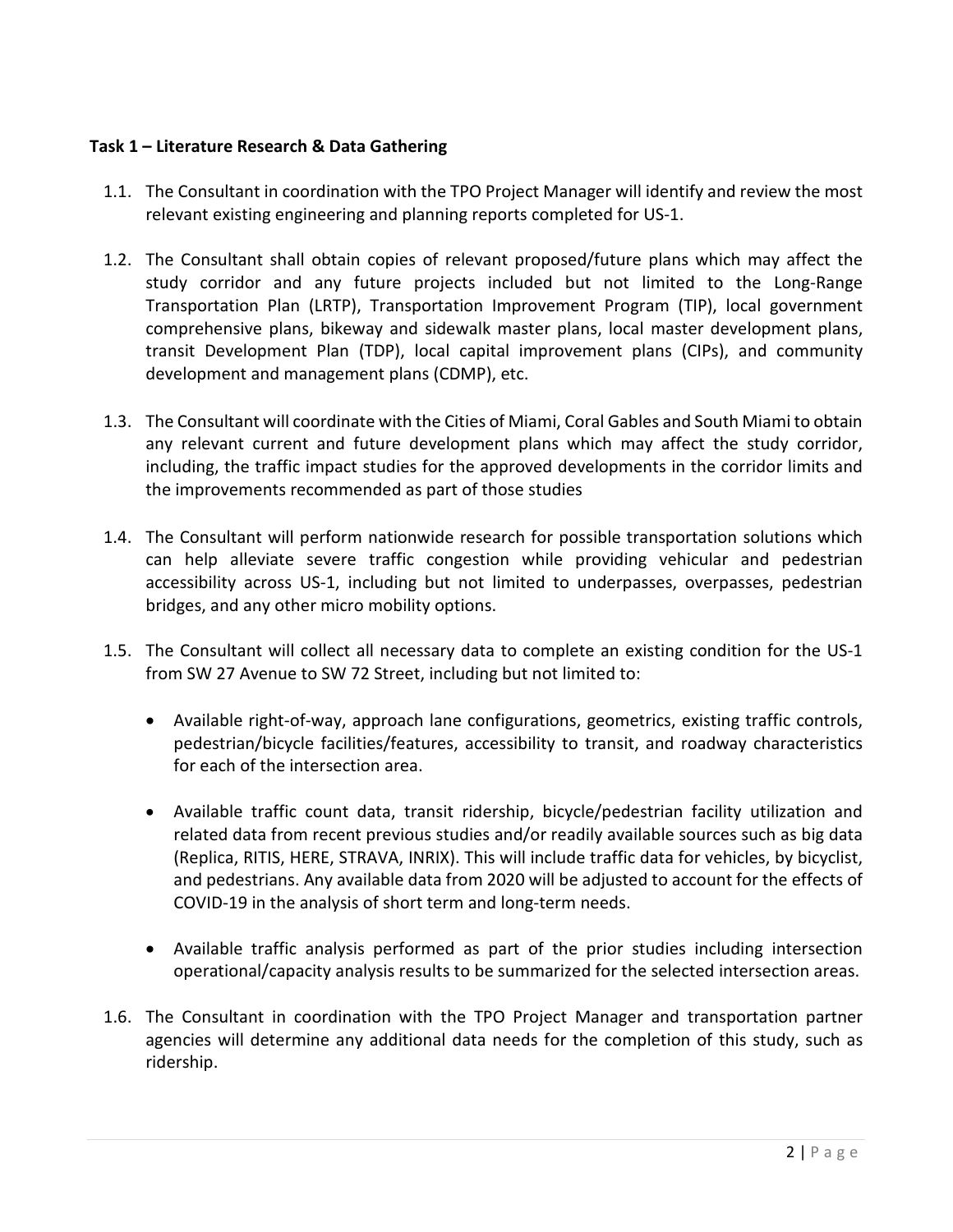## **Task 2 –Existing and Future Traffic and Multimodal Conditions**

Based on the data/information obtained from the previous task, the Consultant shall perform the following tasks:

- 2.1. The Consultant will select deficient locations based on previous studies and available data.
- 2.2. The Consultant will collect updated traffic data at selected locations to validate travel patterns and traffic counts collected as part of previous studies. This will also include drone video to observe vehicle/pedestrian interactions, queue lengths, and intersection unmet demand.
- 2.3. Based on existing counts and using traffic analysis tools, the Consultant will summarize existing transportation conditions along the corridor identifying intersection areas of recurring congestion, operational/system deficiencies, and transit/multimodal facilities accessibility. Available data such as INRIX and RITIS, could be used to identify existing congestion along US 1.
- 2.4. The Consultant will update the intersection traffic analysis/modeling previously completed by FDOT. Using Vissim or any other applicable software the Consultant will establish existing conditions and a "Long-Term Scenario" without improvements models for the selected deficient intersections areas between SW 27 Avenue and SW 72 Street.
- 2.5. The Consultant will develop a volume to capacity (V/C) analysis using the Southeast Florida Regional Planning Model (SERPM) and any available traffic count data for the following years (2015, 2019, and 2045).
- 2.6. The Consultant will review the SERPM results within the study limits to perform a reasonableness check of cross streets, and parallel roadways.
- 2.7. The Consultant will calibrate the "Existing Conditions" model to make sure that simulated traffic conditions accurately reflect real world traffic conditions.
- 2.8. The Consultant will perform an assessment of traffic impacts and trends between 2015 & 2019 of the study area.
- 2.9. The Consultant shall conduct an assessment of future conditions based on 2045 forecast land use analysis to ensure that the 2045 socio-economic data reflects recent and planned growth.

## **Task 3 –Analysis of Alternatives**

Based on the data/information obtained from the previous task, the Consultant shall perform the following tasks:

3.1. The Consultant will identify at least three (3) deficient intersection areas between SW 27 Avenue and SW 72 Street and recommend potential improvements (i.e., Multimodal,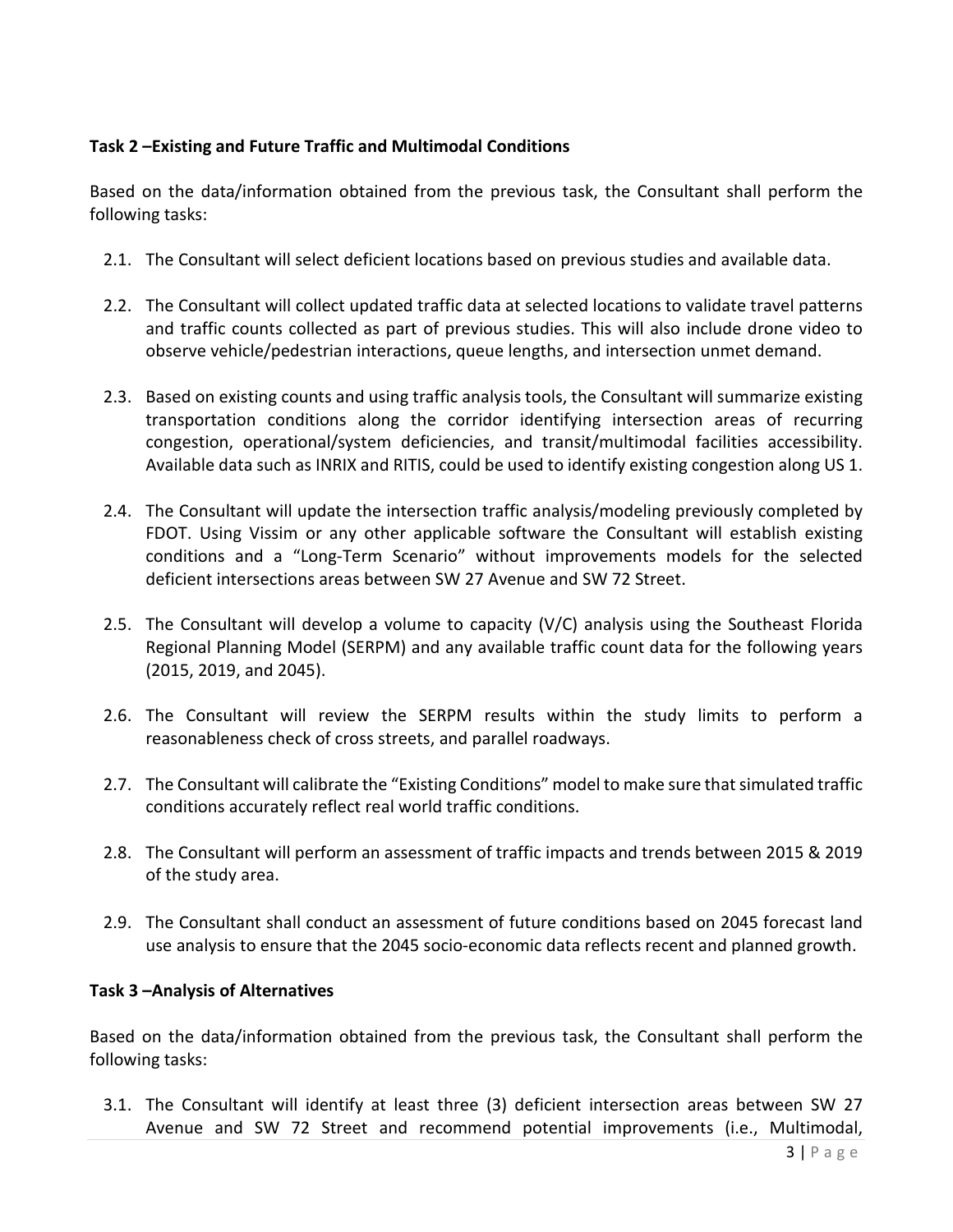Transportation System Management and Operations (TSM&O) or other). Based on results from Future No-Build traffic analysis

- 3.2. Using Vissim or any other applicable software; the Consultant will develop a "Long-Term Scenario" which incorporates proposed improvements identified for the selected deficient intersection areas.
- 3.3. The Consultant will compare the "Long-Term Scenario" with improvements against the "Long-Term Scenario" without improvements to gauge the effect of proposed improvements on future traffic condition and accessibility. The Consultant will prioritize the proposed improvements for future implementation.
- 3.4. The Consultant will summarize future transportation conditions on the selected intersection areas identifying locations of potential congestion, operational/system deficiencies, and transit/multimodal facilities accessibility.

## **Task 4 – Recommendations and Next Steps**

- 4.1. The Consultant in consultation with the TPO Project Manager and the Project Working Group (PWG) will provide corridor recommendations. Additionally, any recommendations should be coordinated with FDOT.
- 4.2. The Consultant in consultation with the TPO Project Manager will select the measures and criteria that will be used to prioritize the improvements.
- 4.3. The Consultant will develop conceptual renderings including the potential improvementstaking in consideration any right of way availability and impacts.
- 4.4. The Consultant will develop an estimate cost for the proposed improvement(s), including preliminary right of way, using sources such as the Long-Range Estimate (LRE), Statewide Average Pay Item Costs, etc.
- 4.5. The Consultant in consultation with the TPO Project Manager will identify potential source of funding for the implementation of the proposed improvement(s).
- 4.6. The Consultant will provide a "roadmap" for the implementation of the recommendations.

## **Task 5 – Project Coordination and Management**

This task includes coordination of the work effort with the TPO staff team and transportation partners to manage the scope of services, time schedule and budget. This task includes: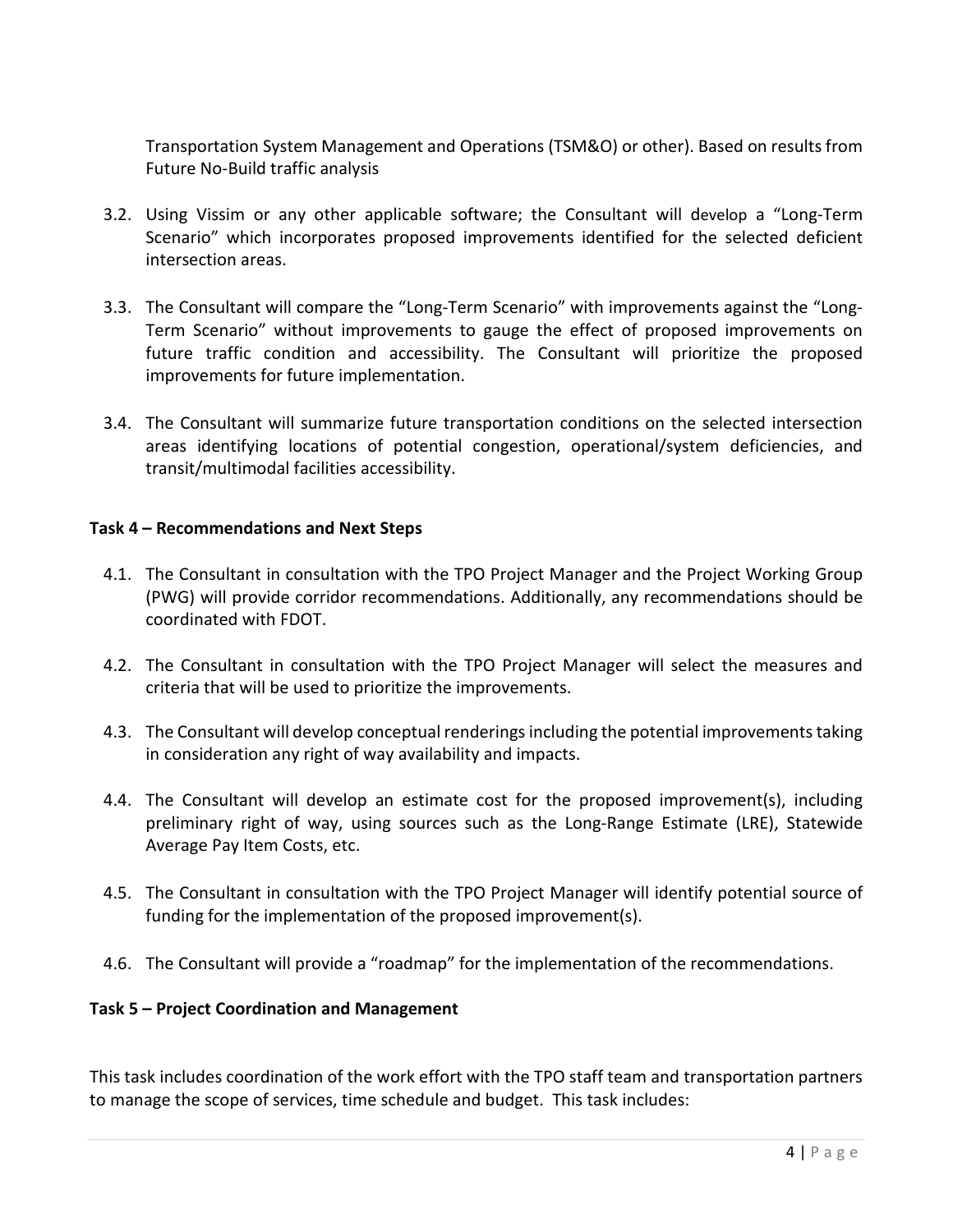- 5.1. Consultant team members and the TPO Project Manager shall hold monthly project team meetings, including a project kick-off meeting, to discuss study progress and address issues to ensure the study is completed successfully and timely. A total of nine (9) meetings are anticipated, including the kick-off meeting.
- 5.2. The Consultant shall submit timely monthly invoices electronically with corresponding progress reports to document and support the work completed for approval by the TPO project manager.
- 5.3. The Consultant shall develop one (1) presentation and attend up to six (6) meetings to present the results of this study to the TPO Board, Citizen committees, and Board member briefings, as needed.
- 5.4. The Consultant shall prepare agendas, and document meeting notes, throughout the course of the study.
- 5.5. The Consultant shall develop and maintain a project schedule including major milestones and meeting dates, with approval of the TPO Project Manager.
- 5.6. The Consultant in coordination with TPO Project Manager will identify stakeholders and participants to establish a Project Working Group (PWG) including but not limited to FDOT, DTPW, RER, University of Miami, and the following municipalities: City of Miami, City of Coral Gables, and City South Miami. The PWG will provide valuable feedback and will review materials on all project deliverables and approval/endorsement of the results and recommendations for this study. The Consultant will prepare PWG meeting minutes and submit them to the members for review and comments before they are finalized.
- 5.7. A total of four (4) PWG meetings (in person or virtual) are anticipated as part of this scope of services. The intent of the PWG is to provide essential technical and policy guidance on the project related issues.

## *Deliverable*

All documentation listed above, and presentation materials shall be delivered to the TPO in an electronic format, either PDF or PowerPoint.

## **IV. DELIVERABLES**

- 1. Five (5) full color copies of the Final Report which should include information on Tasks 1 through 4 listed as part of this scope: "Literature Research & Data Gathering", "Existing and Future Traffic Conditions", "Analysis of Alternatives", "Recommendations and Next Steps".
- 2. The report will also include pictures, charts, diagrams, maps, tables, to facilitate the reading of the report and for better illustration of the actions recommended in the study.